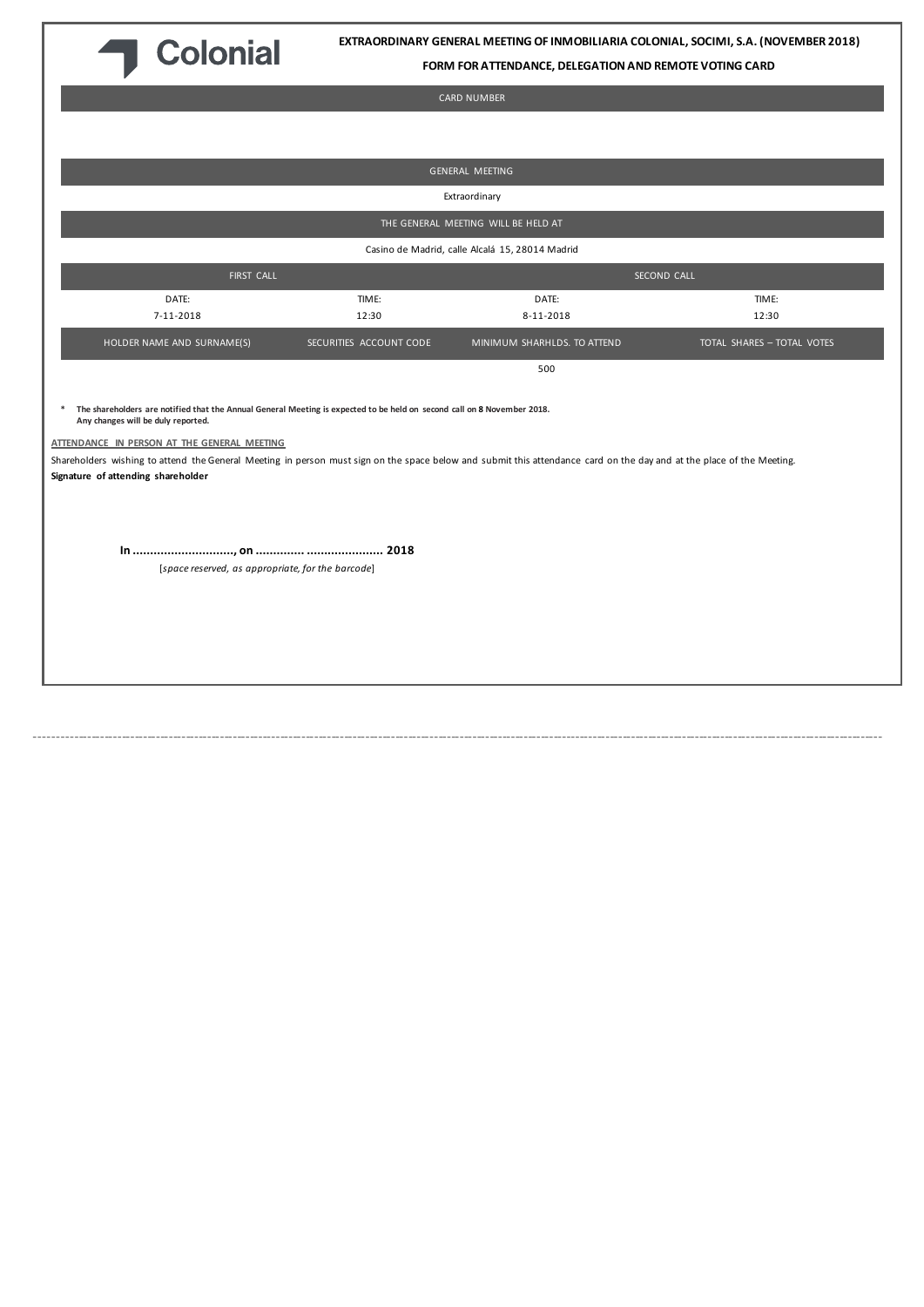The shareholder owner of this card may delegate his/her right to remote attending or voting by filling in and signing the corresponding "*Proxy*" and "*Remote Voting*" sections, as applicable. In the event both sections are filled in and signed, remote voting will prevail, thereby, revoking the vote by proxy.

### **PROXY**

The shareholder holding the aforementioned shares authorises that he/she be represented by (*tick one box onl*y):

#### 1.  $\Box$  Chairman of the General Meeting

2. Mr/Ms…………………………………………………………………………………………………………………………, with national identity card number…………………………

In the event that no person is appointed to represent the person, such representation by proxy will be deemed to be granted to the Chairman of the General Meeting.

To confer your voting instructions, please tick the appropriate box in the following table. Should any of these boxes not be ticked, the proxy will vote in favour of the motions prepared by the Board of Directors.

| Item on the agenda |  |  |
|--------------------|--|--|
| In favour          |  |  |
| Against            |  |  |
| Abstention         |  |  |
| Blank              |  |  |

The proxy will be extended to the motions relating to matters not included in the accompanying agenda, in relation to which the representative will vote in the manner s/he deems most favourable to the interests of the principal, unless the following NO box is ticked, in which case it will be understood that the shareholder instructs the representative to abstain from voting on such motions.  $\Box$  NO

Pursuant to Articles 523 and 526 of the Spanish Limited Liability Companies Law, we hereby inform that there may be a conflict of interests that affects: i) Sheikh Ali Jassim M. J. Al‐Thani and Mr Adnane Mousannif in connection with the f irst and second items on the agenda; and (ii) the members of the Board of Directors, if any, in the cases foreseen in sections b) and c) of Article 526.1 of the Spanish Limited Liability Companies Law that may take place regardless of the agenda. In connection with the foregoing, representation by proxy will be deemed to be conferred, if the principal has not given specific voting instructions, to the Secretary of the Annual General Meeting, unless the following NO box is ticked, in which case it will be understood that the shareholder instructs the representative to abstain in connection with such motions.  $\Box$ 

# **Shareholder's signature Representative's signature**

**In ............................., on .............. ......................2018 In ............................., on .............. ...................... 2018**

[*space reserved, as appropriate, for the barcode*]

#### **REMOTE VOTING**

The shareholder holding the aforementioned shares will exercise his/her voting right in favour of all the motions prepared by the Board of Directors in relation to the items on the agenda, attached hereto, unless a vote otherwise is indicated below (*tick the appropriate boxes*).

Unless expressly stated otherwise in the manner described below, and in relation to the motions not prepared by the Board of Directors or on items not included in the accompanying agenda, representation is understood to be conferred to the Chairman of the General Meeting, applying the rules on how to vote in the absence of instructions and in the cases of conflict of interest contained in the "Proxy" section in this form. Tick the following NO box only if opposed to the proxy (in which case it will be understood that the shareholder abstains from voting on such motions). <sup>1</sup> NO

| Item on the agenda |  |  |
|--------------------|--|--|
| In favour          |  |  |
| Against            |  |  |
| Abstention         |  |  |
| Blank              |  |  |

| Shareholder's signature                           | Holder Name and Surname(s)     |                         |  |
|---------------------------------------------------|--------------------------------|-------------------------|--|
|                                                   |                                |                         |  |
|                                                   | <b>Securities Account Code</b> | <b>Number of Shares</b> |  |
| [space reserved, as appropriate, for the barcode] |                                |                         |  |
|                                                   |                                |                         |  |

#### **RIGHT OF ATTENDANCE**

-------------------------------------------------------------------------------------------------------------------------------------------------------------------------------------------------------

Shareholders have the right to attend the Annual General Meeting if they, on their own or in a group, hold at least 500 shares, which must be registered in book entries 5 days prior to the Meeting, and provide evidence to this effect by showing the relevant certificate of standing or th is attendance, proxy and remote voting card.

**PROXY**

All shareholders entitled to attend a General Meeting may be represented by another person who need not be a shareholder. To this end, they must complete the "Proxy" section of this card and it must be signed by the shareholder and by his/her representative on the space set aside for such purpose. The representation by proxy may be sent to Inmobiliaria Colonial SOCIMI, S.A. in accordance with the Company Bylaws, the Regulations of the Annual General Meeting and the information contained in the call notice and on the corporate website (www.inmocolonial.com), by:

a) By delivering in person the attendance, proxy and remote voting card received from the depositary institutions or, as appropriate, this card, duly completed and signed in the *"Proxy"* section to the Company's registered office (Paseo de la Castellana 52, 28046 Madrid) or to the offices of Inmobiliaria Colonial, SOCIMI, S.A. (the "Company") en Barcelona (Avenida Diagonal 532, 08006 Barcelona), from 9 a.m. to 2 p.m., for the attention of the Shareholder Relations Office ( *"Oficina de Atención al Accionista"*).

b) By sending the attendance, proxy and remote voting card by postal mail received by the depositary en tities or, where applicable, this card, duly completed and signed in the *"Proxy"* section, to the registered office (Paseo de la Castellana 52, 28046 Madrid) or to the Company's offices in Barcelona (Avenida Diagonal 532, 08006 Barcelona), made out to the Shareholders Office (*"Oficina de Atención al Accionista"*).

c) Through the proxy vote electronic platform expressly enabled on the corporate website [\(www.inmocolonial.com\),](http://www.inmocolonial.com/) in accordance with the procedure indicated thereon.

The representation by proxy must be received by the Company at least 24 hours prior to the date set for the Annual General Meeting on first call. Otherwise it will be understood as not granted The attendance of the shareholder entails the revocation of any proxy.